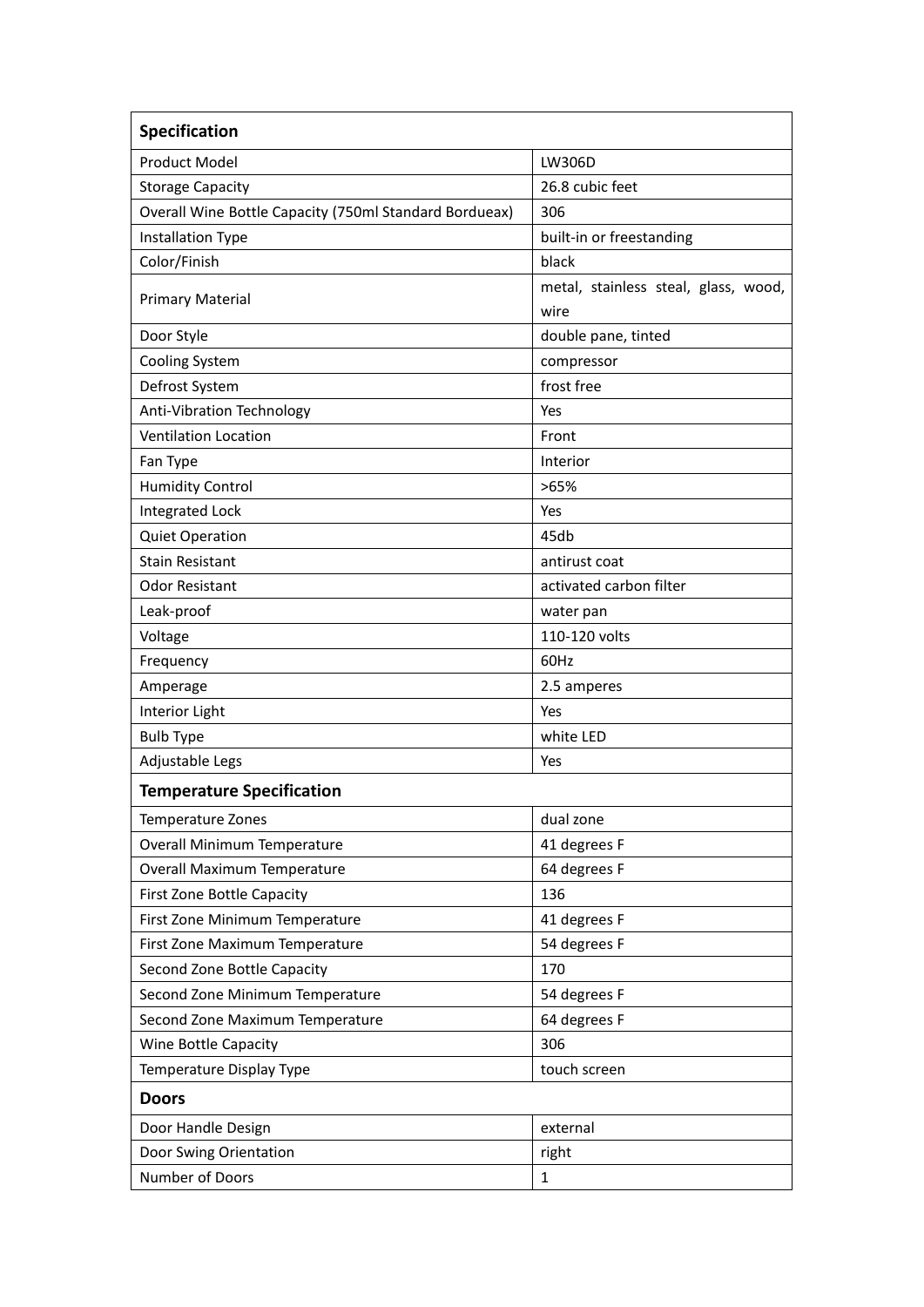| Door Material                                | tempered glass                 |
|----------------------------------------------|--------------------------------|
| Door Material Details                        | tinted double pane             |
| Door Color/Finish                            | stainless steel                |
| Door Opening Degree to Slide out Shelves     | $>90^\circ$                    |
| <b>Shelves</b>                               |                                |
| Adjustable Shelves to different heights      | No                             |
| Number of Shelves                            | 17 full shelves + 1 half shelf |
| <b>Shelve Material</b>                       | glass, iron                    |
| Shelves slide out degree                     | 75%                            |
| Full shelve size (Width x Depth x Height)    | 28.2x21.7x1.5inches            |
| Half shelve size (Width x Depth x Height)    | 28.2x16.7x1.5inches            |
| <b>Certifications Listings&amp;Approvals</b> |                                |
| <b>ETL Listed</b>                            | Yes                            |
| ISO 9001 Certified                           | Yes                            |
| <b>Unit Dimension and Weight</b>             |                                |
| Overall Height - Top to Bottom               | 79.2 inches                    |
| Overall Width - Side to Side                 | 32.3 inches                    |
| Overall Depth - Front to Back                | 30.9 inches                    |
| Depth - Excluding Handles                    | 29.3 inches                    |
| Interior Height - Top to Bottom              | 71.3 inches                    |
| Interior Width - Side to Side                | 29.5 inches                    |
| Interior Depth - Front to Back               | 23.6 inches                    |
| Door Height - Top to Bottom                  | 74.1 inches                    |
| Door Width - Side to Side                    | 32.6 inches                    |
| Door Depth - Front to Back                   | 1.6 inches                     |
| Depth With Door Open at 90 Degrees           | 62.8 inches                    |
| Overall Product Weight Net Weight            | 319.7 Lbs                      |
| Shipping Weight with Panel                   | 389.1 Lbs                      |
| Shipping Height - Top to Bottom with Panel   | 90.1 inches                    |
| Shipping Width - Side to Side                | 35.4 inches                    |
| Shipping Depth - Front to Back               | 32.1 inches                    |
| <b>Installation and Usage</b>                |                                |
| <b>Installation Required</b>                 | No                             |
| Tools Needed for Installation                | No                             |
| <b>Additional Parts Required</b>             | No                             |
| Supplier Intended and Approved Use           | residential and commercial use |
| Outdoor Use                                  | No                             |
| <b>Product Care</b>                          | wipe clean with a dry cloth    |
| Undercounter                                 | No                             |
| <b>Warranty</b>                              |                                |
| Manufacturer Warranty (labor)                | 1 year                         |